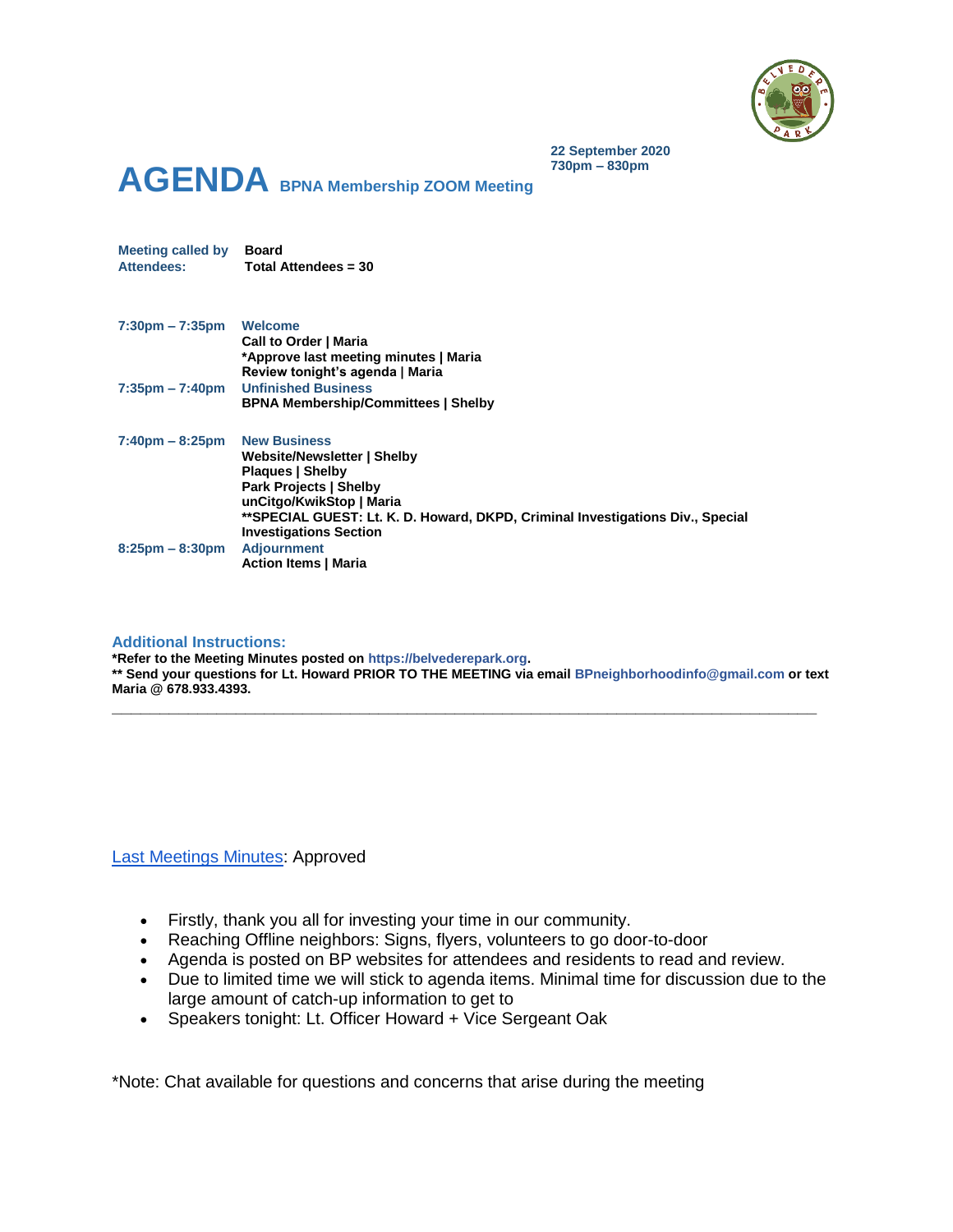

# **Committees and Membership updates:**

- BP Membership page and the rest of the site is fully functional!
- A big thanks to our neighbor in White Oak for all your efforts!

\*Note: Membership link in chat, on website, and in follow-up email. Dues are \$20 dollars a year/ \$5 a quarter (every three months). Dues are used to fund neighborhood events, operational cost, and initiatives, such as, murals and other potential projects, maintaining of accounts

# **[Website:](https://www.belvederepark.org/)**

- [Security patrol](https://www.bpwohpatrol.com/)
- [Events \(](https://www.belvederepark.org/events)clean ups, meetings, etc.)
- [Neighborhood history](https://www.belvederepark.org/history)
- [Meeting minutes](https://www.belvederepark.org/meeting-minutes)
- Newsletter sign-up (One each month and will contain calendar/news/reminders)
- Electronic payment options via PayPal now on the website
- Additional neighborhood resources

### **[Plaques:](https://www.belvederepark.org/association-memberships)**

- Amazing new neighborhood plaques are in!
- They're in the shape of an owl head silhouette, this honors our identity and brand from the local owl population
- Custom designed and made by Neighbor Diem, Thank you Diem!
- On sale now at the website, pictures online
- \$60 Individually
- \$100 (\$60+\$40) One for you and one for you to gift a neighbor
	- o Hang on house
	- o House numbers not included
	- $\circ$  Trying to increase neighborhood identity and will be ready in 2 weeks for wagondelivery to your home
- All funds raised (that aren't in operational cost) go to the neighborhood to secure future opportunities and projects

### **Friends of Shoal Creek Park – Victoria:**

- We have started a new group: Friends of Shoal Creek Park [\(Off White Oak Dr.\)](https://www.google.com/maps/place/Shoal+Creek+Park/@33.7384843,-84.2701792,15z/data=!4m5!3m4!1s0x0:0xf932dccea328456a!8m2!3d33.7384843!4d-84.2701792) and is open to community members who want to help out our beloved neighborhood park
- We are working with Park Pride (organization for local parks, is a catalyst to form volunteering, planning assistance, and grant programs)
- Reason that we reopened Friends of Shoal Creek is due to the needed improvements and needing to secure park funding. In order to secure funding and grants we need to establish a project for the park
- There is a group on ND: Friends of Shoal Creek Park this is a preliminary committee to finalize and implement the final project
- Budget and sponsors also need to be set-up asap
	- $\circ$  Fundraising is necessary in order to support the community match requirement
- [Poll](https://docs.google.com/forms/d/e/1FAIpQLSc63ZwVmc3lSFyJ4TEg8JN1OBXbzCu3ZfxXslPdGpn27vMEuQ/viewform?usp=sf_link) We want to find out what the community prioritizes and develop fundraising initiatives. The attached poll will be sent out to decide what we want to work on in our park - be on the lookout and please share the poll among neighbors / knocking on door volunteers / reach out to non-social media neighbors to ensure we are capturing as many neighborly opinions as possible and what we want improved and revitalized thank you all in advance for your support!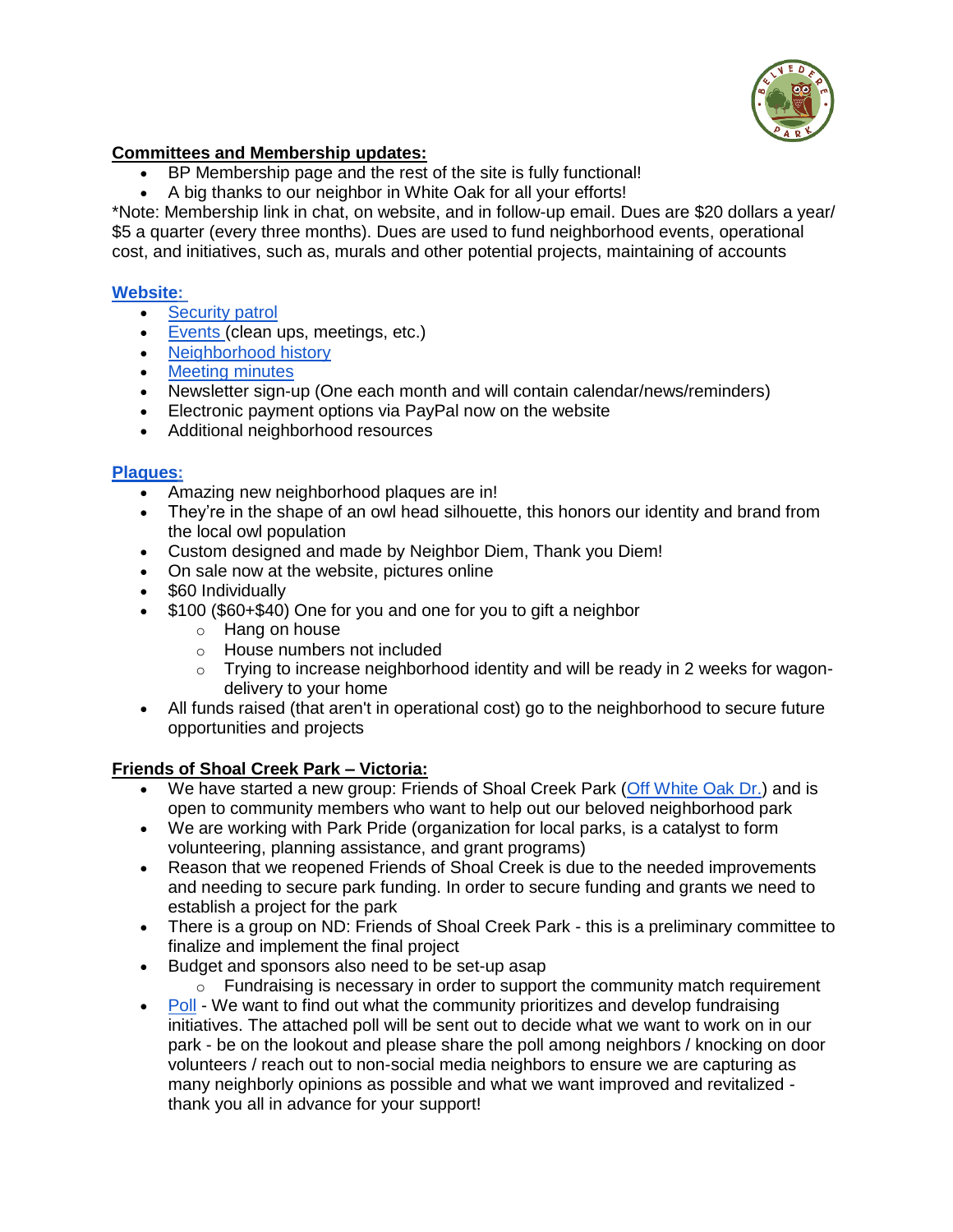

# **Guest Speakers- Lt. Kelley Howard & Vice Sergeant Dan Oak:**

- Very familiar with the area and the ongoing issues, BP has their full support
- Arrests are ongoing and they are here for guidance
- They are addressing the issues we have laid out
- 1. What can we do as a community to help DKPD?
	- i. Communicate any info is helpful, be willing to meet, provide clothing, vehicle, tags, homes with high traffic, phone number, meet with officer, to ensure we are all on the same page. Lots of anonymous calls and not enough info to do much with it.
	- ii. Calling 911, doesn't have to be an emergency treat it as a 24-hour service. This will help officers know more about the situation and please be ready to provide as much detail as possible on the call
	- iii. Working with multiple precincts and there are many motivated parties involved
	- iv. Please continue to work with us, precinct commanders, uniformed officer, if you don't want to meet please set up a phone call or zoom meeting
	- v. Include the DA in our questions and concerns
- 2. What is the best way a citizen can get a list of all arrests, citations and calls made over a specific time period, maybe 1 or 2 years, regarding the Citgo and/or KwikStop?
	- i. Put in an open records request (info forthcoming) crime stats on an individual Name DOB, time frame MDY, Street Names and Number and they can provide all the information that you need
- 3. What strategic plan do you have for curbing crime?
	- i. Calling 911 doesn't always end up with an arrest being possible, difficult to prove a crime like prostitution has occurred due to inability to prove money was exchanged for service
		- i. \*Please note: Limited resources and officers it is difficult for repeat arrests. Currently Covid-19 makes it difficult to do much after an arrest is made.
	- ii. Including the DA in these conversations multiple repeat offenders makes it difficult since they are allowed to continue once the citation is written
	- iii. Focus on the business that allow this. Make sure they are aware and understand they are responsible and start getting them to care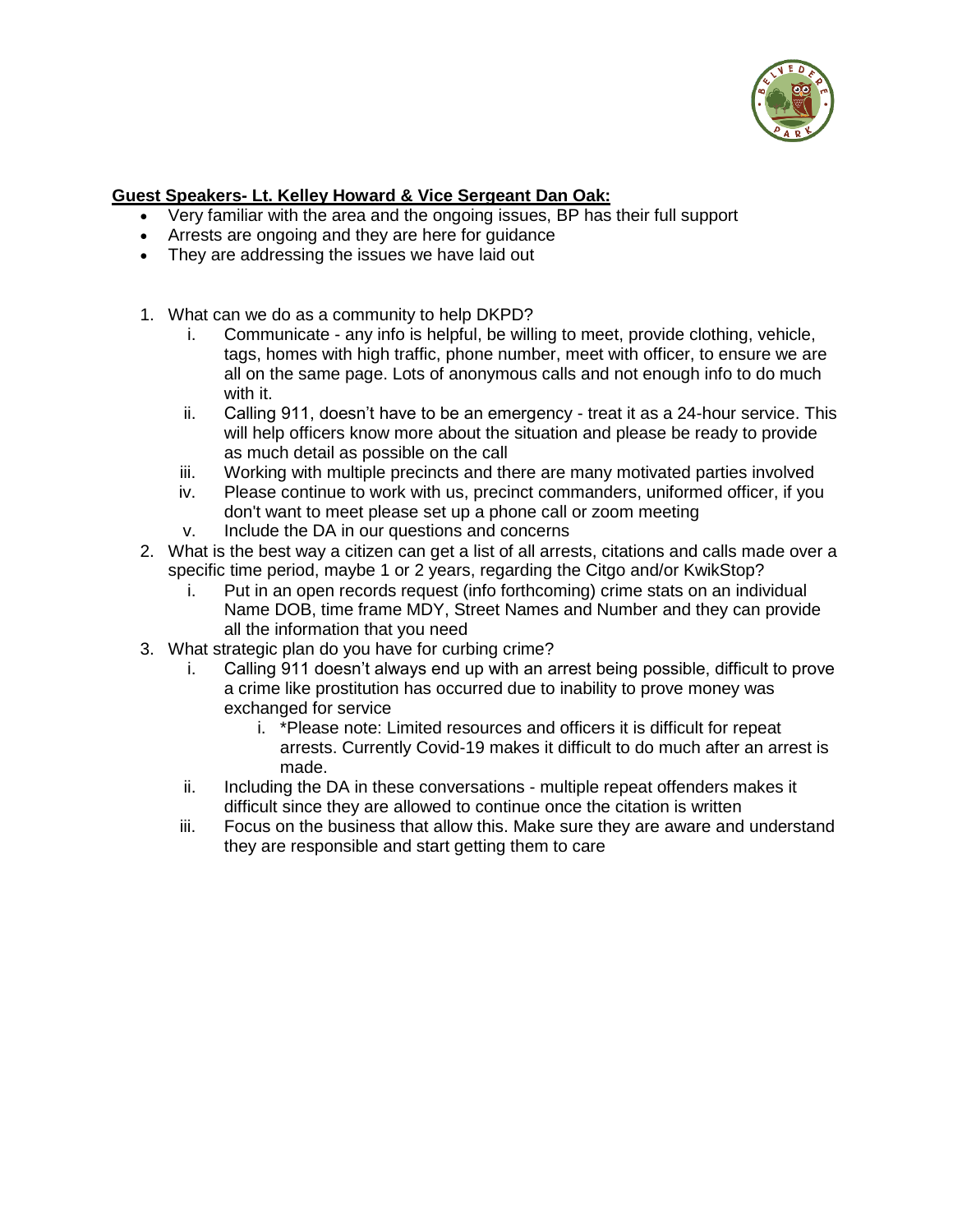

4. There seems to be excessive speeding down Carter from Memorial, and many run the stop sign at Carter and Fairlee. Can the police help stop the speeders at this intersection?